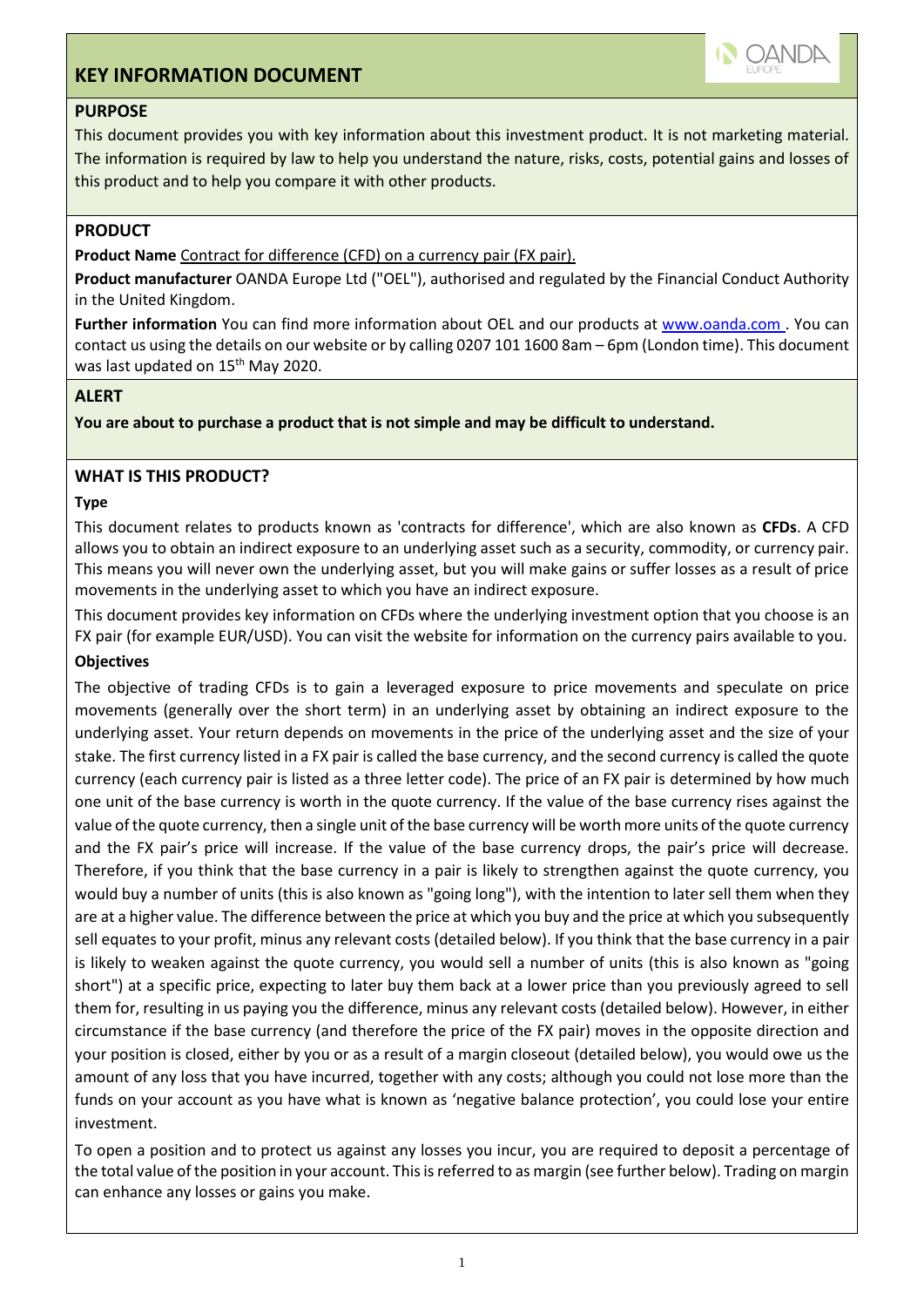# **Intended Retail Investor**

Trading these products will not be appropriate for everyone. We would normally expect these products to be used by persons who:

- (i) have a high risk tolerance;
- (ii) are trading with money they can afford to lose;
- (iii) have experience with, and are comfortable trading on, financial markets and, separately, understand the impact of and risks associated with margin trading; and
- (iv) want to generally gain short term exposures to financial instruments/markets, and have a diversified investment and savings portfolio.

### **Term**

CFDs have no maturity date or minimum holding period. You decide when to open and close your positions.

We may close your position without seeking your prior consent if you do not maintain sufficient margin in your account. If the available funds in your account falls below 50% of the total margin needed to open all the trades you have open in your account we must close out open positions. We will do this in accordance with our margin close-out policy, which can be found on our website.

More information about when we can close your position is set out below.

# **WHAT ARE THE RISKS AND WHAT COULD I GET IN RETURN?**

#### **Risk Indicator**

|            |             | . |                                                                                                                                                                                                                                  |             |
|------------|-------------|---|----------------------------------------------------------------------------------------------------------------------------------------------------------------------------------------------------------------------------------|-------------|
| Lower risk | investment. |   | There is no recommended or minimum<br>holding period for this product. You must<br>maintain sufficient margin in your account to<br>keep your positions open. Trading this product<br>on margin means you could lose your entire | Higher risk |

The summary risk indicator is a guide to the level of risk associated with this product compared to other products. It shows how likely it is that the product will lose money because of movements in the markets or because we are not able to pay you. We have classified these products as 7 out of 7, which is the highest risk class. This is because there is a very high chance that you could lose your entire investment.

CFDs are complex instruments and come with a high risk of losing money rapidly due to leverage. Figures published by the Financial Conduct Authority show that approximately 82% of retail clients trading CFDs with firms regulated by the FCA lose money. Details of the percentage of retail investors who have lost money with us over the preceding 12 months can be found a[t www.oanda.com](http://www.oanda.com/) . You should consider whether you understand how CFDs work and whether you can afford to take the high risk of losing your money.

**BE AWARE OF CURRENCY EXCHANGE RISK. If your account is denominated in a different currency to the quoting currency, your final return will depend on our exchange rate between these currencies. This risk is not considered in the indicator shown above or in the Performance Scenario below.**

**You can lose your entire investment, including all cash deposited in your CFD trading account, together with any unrealised net profits from other open positions you may have on your account.** Losses can materialise quickly due to the use of margin (see further below).

CFD trading requires you to maintain a certain level of funds in your account to keep your positions open. This is called margin requirement. You will be able to open a position by depositing only a small percentage of the notional value of the position, creating a leveraged position. Leverage can significantly magnify your gains and losses. If the funds in your account are no longer sufficient to keep your position open, you will be required to make up this shortfall. This is known as a margin call. If you do not meet your margin call, once available funds in your account falls below 50% of the total margin needed to open all the trades that you have open in your account we must close out open positions. We may close your position (immediately and without notice) and you will realise any losses. You could, therefore, lose your entire investment.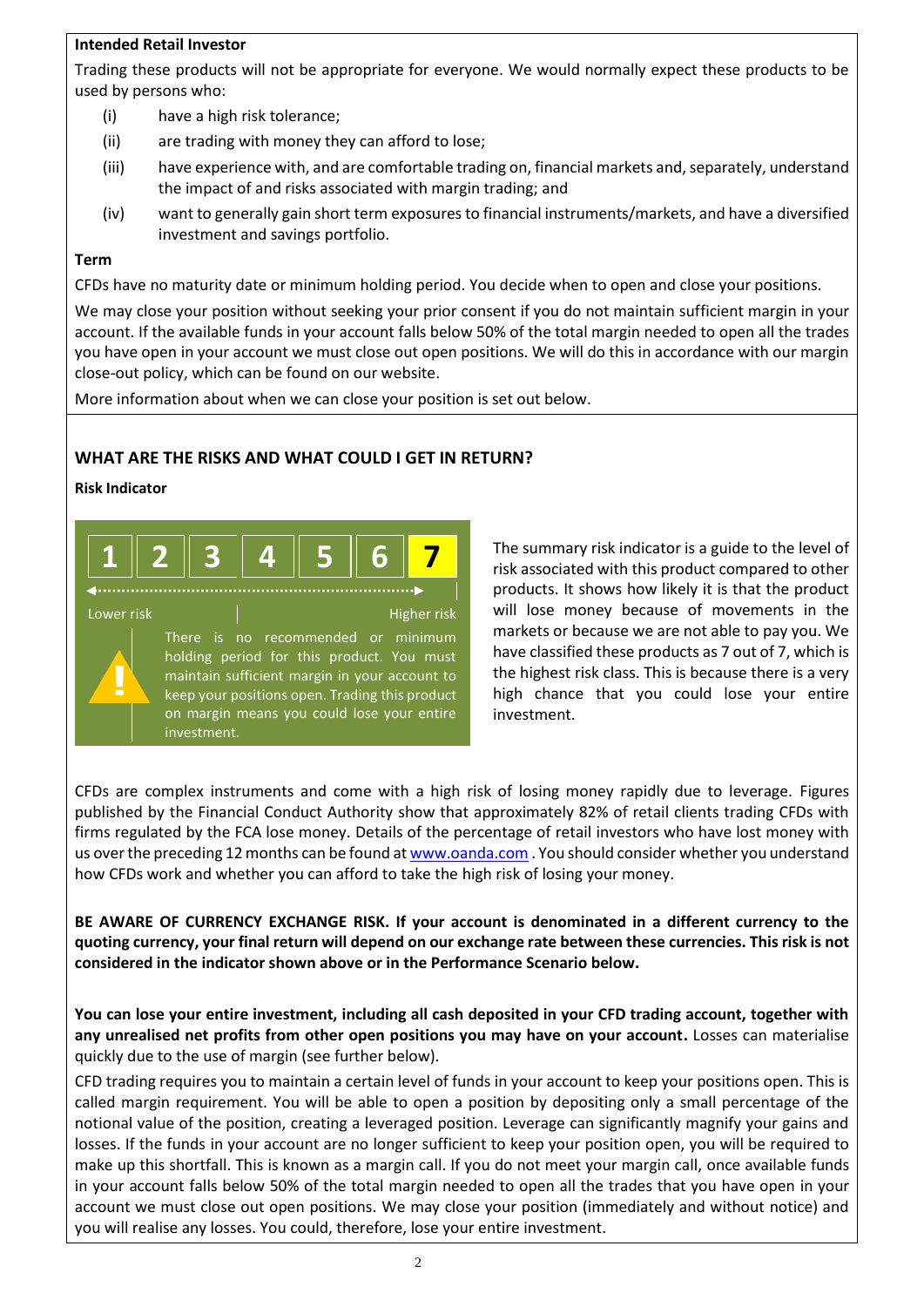You can visit our website for further information.

Our CFDs are not listed on any exchange, and the prices and other conditions are set by us in accordance with our Order Execution Policy. Positions can only be closed with us, and are not transferable to any other provider. If you have multiple positions with us, your risk is cumulative and not limited to one position.

The tax regime of the country in which you are domiciled may impact your return.

This product does not include any protection from future market performance so you could lose some or all of your investment. If we are not able to pay you what is owed, you could lose your entire investment. However, you may benefit from a consumer protection scheme (see the section 'What happens if OEL is unable to pay out'). The indicator shown above does not consider this protection.

### **Performance Scenarios**

This key information document is not specific to a particular product. It applies to a CFD on any FX pair that we offer on our platforms. However, each CFD you enter into with us is specific to you and your choices. You will be responsible for choosing the currencies in the FX pair (subject to availability on our platforms); when you open and close your position; the size of your position and your margin (subject to leverage limits for the CFD depending on the FX pair); and whether to use any of the risk mitigation features that we offer (such as stop loss orders and reducing your leverage to a 10:1 minimum). This performance scenario is based on an account with only one open position, however, each of your positions will also be impacted by any other open position you have with us. These underlying options offered for each CFD will have a material impact on the risk and return of your investment.

The example below shows the money you could lose or get back under different scenarios if you were to opt to trade the EUR/USD currency pair CFD.

The scenarios assume that the position is opened and closed the same day before 5pm ET, and so there are no financing costs, just the dynamic spread, and thereby includes all the costs of the trade. The scenarios also assume that funds on the account match the margin needed in order to open the trade. The figures do not take into account your personal tax situation, which may also affect how much you get back. These performance scenarios assume that you only have one position open, and do not take into account the negative or positive cumulative balance you may have if you have multiple open positions.

The stress and unfavourable scenarios below show what you might lose in adverse market circumstances, and none of the scenarios take into account a situation where we are not able to pay you. The scenarios shown illustrate how your investment could perform. You can compare them with the scenarios of other products. The scenarios presented are an estimate of future performance and are not exact indicators. What you get will vary depending on how the market performs and how long you keep the investment.

Small price movements can rapidly lead to losses, and in one scenario you would need to deposit additional funds in order to avoid margin closeout when the unrealised loss on your trade exceeds 50% of the margin needed to place the trade. However when there is rapid adverse market movement it may not be possible to close out your position with only the loss of 50% of the margin needed to open the trade, you could lose all of the available funds on your account, ie: your entire investment, (any cash deposited in your account and any unrealised net profits from all other open positions).

| <b>Trade</b>       | <b>Account</b><br><b>Denomination</b> | <b>Trade</b><br><b>Size</b> | Pip<br><b>Size</b> | <b>Typical</b><br><b>Spread</b> | Leverage | <b>Opening</b><br><b>Price</b> | <b>Margin needed</b><br>to open trade | Close out when <<br>50% open margin<br>held on account |
|--------------------|---------------------------------------|-----------------------------|--------------------|---------------------------------|----------|--------------------------------|---------------------------------------|--------------------------------------------------------|
| EUR/<br><b>USD</b> | USD.                                  | 100,000                     | 0.0001             | 1.3                             | 30:1     | 1.15167                        | 3,838.90                              | 1,919.45                                               |

| <b>STRESS</b>                                  |             | <b>MODERATE</b>                          | <b>UNFAVOURABLE</b>                                |        | <b>FAVOURABLE</b>                                     |        |
|------------------------------------------------|-------------|------------------------------------------|----------------------------------------------------|--------|-------------------------------------------------------|--------|
| <b>Long Position</b><br><b>Margin Closeout</b> |             | <b>Long Position</b><br>No price<br>move | <b>Sell Position</b><br><b>Adverse Market Move</b> |        | <b>Sell Position</b><br><b>Beneficial Market Move</b> |        |
| <b>Closing Price</b>                           | <b>Loss</b> | <b>Loss</b>                              | <b>Close at price</b>                              | Loss   | Close at price                                        | Gain   |
| 1.13247                                        | 1,920.00    | 13.00                                    | 1.16127                                            | 959.72 | 1.14207                                               | 959.72 |